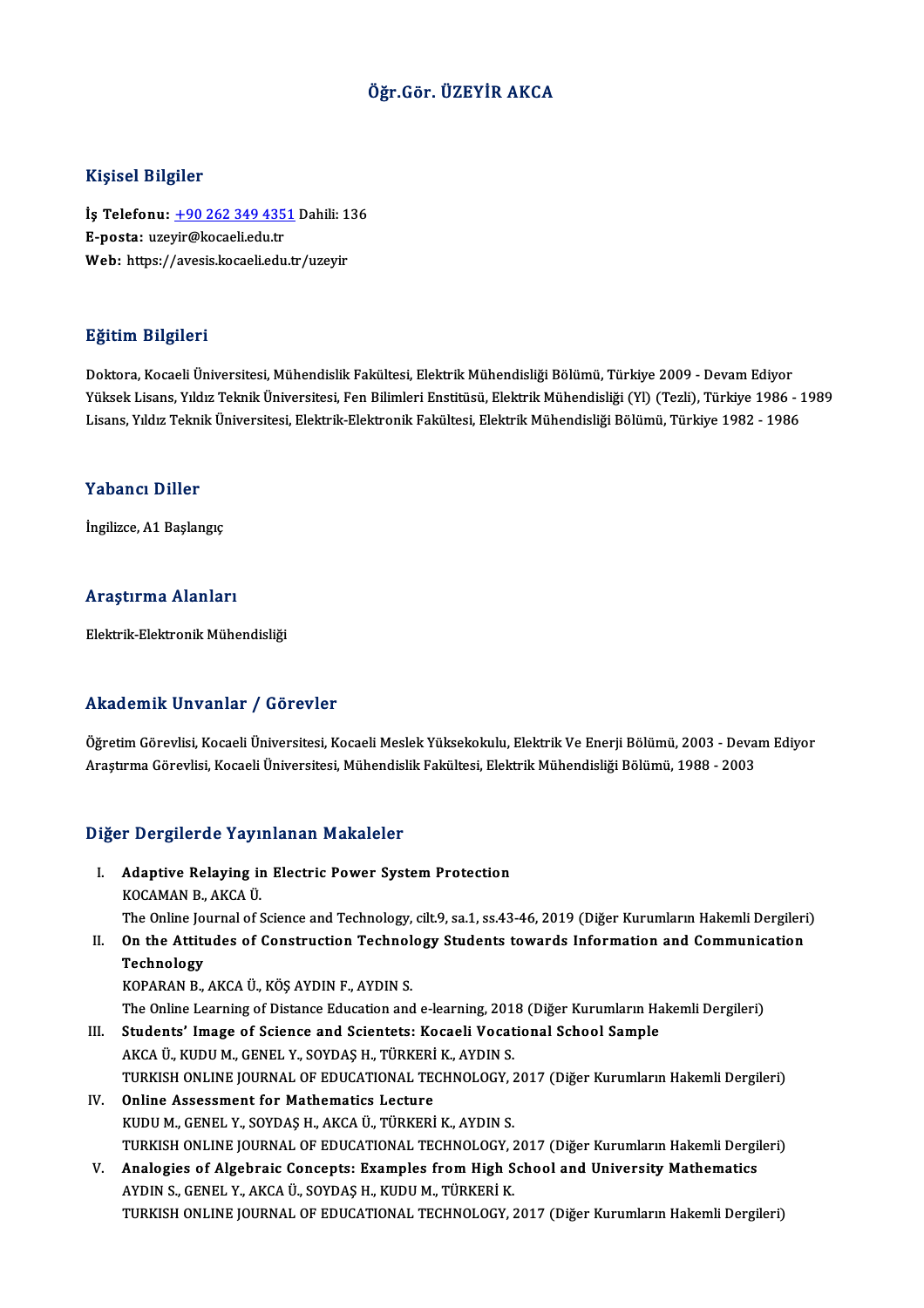| VI.    | On the Effective Teaching in Vocational School                                                          |
|--------|---------------------------------------------------------------------------------------------------------|
|        | SOYDAŞ H., AKCA Ü., KUDU M., GENEL Y., TÜRKERİ K., AYDIN S.                                             |
|        | TURKISH ONLINE JOURNAL OF EDUCATIONAL TECHNOLOGY, 2017 (Diğer Kurumların Hakemli Dergileri)             |
| VII.   | Types of behavior in businesses and resistance to individual change                                     |
|        | ŞENELDİR O., KUDU M., GENEL Y., AKCA Ü., SOYDAŞ H., AYDIN S.                                            |
|        | TURKISH ONLINE JOURNAL OF EDUCATIONAL TECHNOLOGY, 2017 (Diğer Kurumların Hakemli Dergileri)             |
| VIII - | Emotional and Social Intelligence Against Inertia                                                       |
|        | SOYDAŞ H., GENEL Y., AKCA Ü., KUDU M., AYDIN S.                                                         |
|        | TURKISH ONLINE JOURNAL OF EDUCATIONAL TECHNOLOGY, 2017 (Diğer Kurumların Hakemli Dergileri)             |
| IX.    | Analysing of the Lecturer Practice at The Vocational School Mathematics                                 |
|        | AYDIN S., OF M., KILIÇASLAN İ., AKCA Ü., KAHRAMAN K., MUTLU C.                                          |
|        | The Turkish Online Journal of Educational Technology, 2017 (Diğer Kurumların Hakemli Dergileri)         |
| X.     | Linear controller design for a large dc gain converter                                                  |
|        | Asadi F., ABUT N., AKCA Ü.                                                                              |
|        | INTERNATIONAL JOURNAL OF ADVANCED AND APPLIED SCIENCES, cit.4, sa.7, ss.136-140, 2017 (ESCI             |
|        | İndekslerine Giren Dergi)                                                                               |
| XI.    | Designing a PI controller for Cuk converter using converter dynamics toolbox for MATLAB                 |
|        | Asadi F, ABUT N, AKCA Ü.                                                                                |
|        | INTERNATIONAL JOURNAL OF ADVANCED AND APPLIED SCIENCES, cit.4, sa.6, ss.175-180, 2017 (ESCI             |
|        | İndekslerine Giren Dergi)                                                                               |
| XII.   | Development of a power electronics converter dynamics toolbox for MATLAB                                |
|        | Asadi F., ABUT N., AKCA Ü.                                                                              |
|        | INTERNATIONAL JOURNAL OF ADVANCED AND APPLIED SCIENCES, cilt.4, sa.6, ss.56-62, 2017 (ESCI İndekslerine |
|        | Giren Dergi)                                                                                            |
|        |                                                                                                         |

# uren bergi)<br>Hakemli Kongre / Sempozyum Bildiri Kitaplarında Yer Alan Yayınlar

| Hakemli Kongre / Sempozyum Bildiri Kitaplarında Yer Alan Yayınlar |                                                                                                 |
|-------------------------------------------------------------------|-------------------------------------------------------------------------------------------------|
| L                                                                 | On The Electric Power Distribution Systems                                                      |
|                                                                   | AKCA Ü., KOCAMAN B                                                                              |
|                                                                   | International Science and Technology Conference, Paris, Fransa, 18 - 20 Temmuz 2018, ss.470-472 |
| II.                                                               | Renewable Energy Technologies                                                                   |
|                                                                   | KOCAMAN B., AKCA Ü.                                                                             |
|                                                                   | International Science and Technology Conference, Paris, Fransa, 18 - 20 Temmuz 2018, ss.539-540 |
| III.                                                              | On The Energy And Economy Relation                                                              |
|                                                                   | KOCAMAN B., AKCA Ü.                                                                             |
|                                                                   | International Science and Technology Conference, Paris, Fransa, 18 - 20 Temmuz 2018, ss.473-475 |
| IV.                                                               | <b>Communications Systems</b>                                                                   |
|                                                                   | AKCA Ü, KOCAMAN B                                                                               |
|                                                                   | International Science and Technology Conference, Paris, Fransa, 18 - 20 Temmuz 2018, ss.180-182 |
| V.                                                                | On The Energy And Environment                                                                   |
|                                                                   | AKCA Ü, KOCAMAN B                                                                               |
|                                                                   | International Science and Technology Conference, 18 - 20 Temmuz 2018, ss.476-477                |
| VI.                                                               | <b>Adaptive Relaying in Power Systems</b>                                                       |
|                                                                   | KOCAMAN B, AKCA Ü                                                                               |
|                                                                   | International Science and Technology Conference, Paris, Fransa, 18 - 20 Temmuz 2018, ss.51-52   |
| VII.                                                              | On the Attitudes of Construction Technology Students towardsInformation and Communication       |
|                                                                   | Technology                                                                                      |
|                                                                   | KOPARAN B., AKCA Ü., KÖŞ AYDIN F., AYDIN S.                                                     |
|                                                                   | INTERNATIONAL CONFERENCE ONCONTEMPORARY ISSUES IN EDUCATION, 6 - 08 Kasım 2017                  |
| VIII.                                                             | ÖĞRETMEN ÖĞRENCİ İLETİŞİM SORUNLARI:MESLEK YÜKSEK OKULU ÖRNEĞİ                                  |
|                                                                   |                                                                                                 |